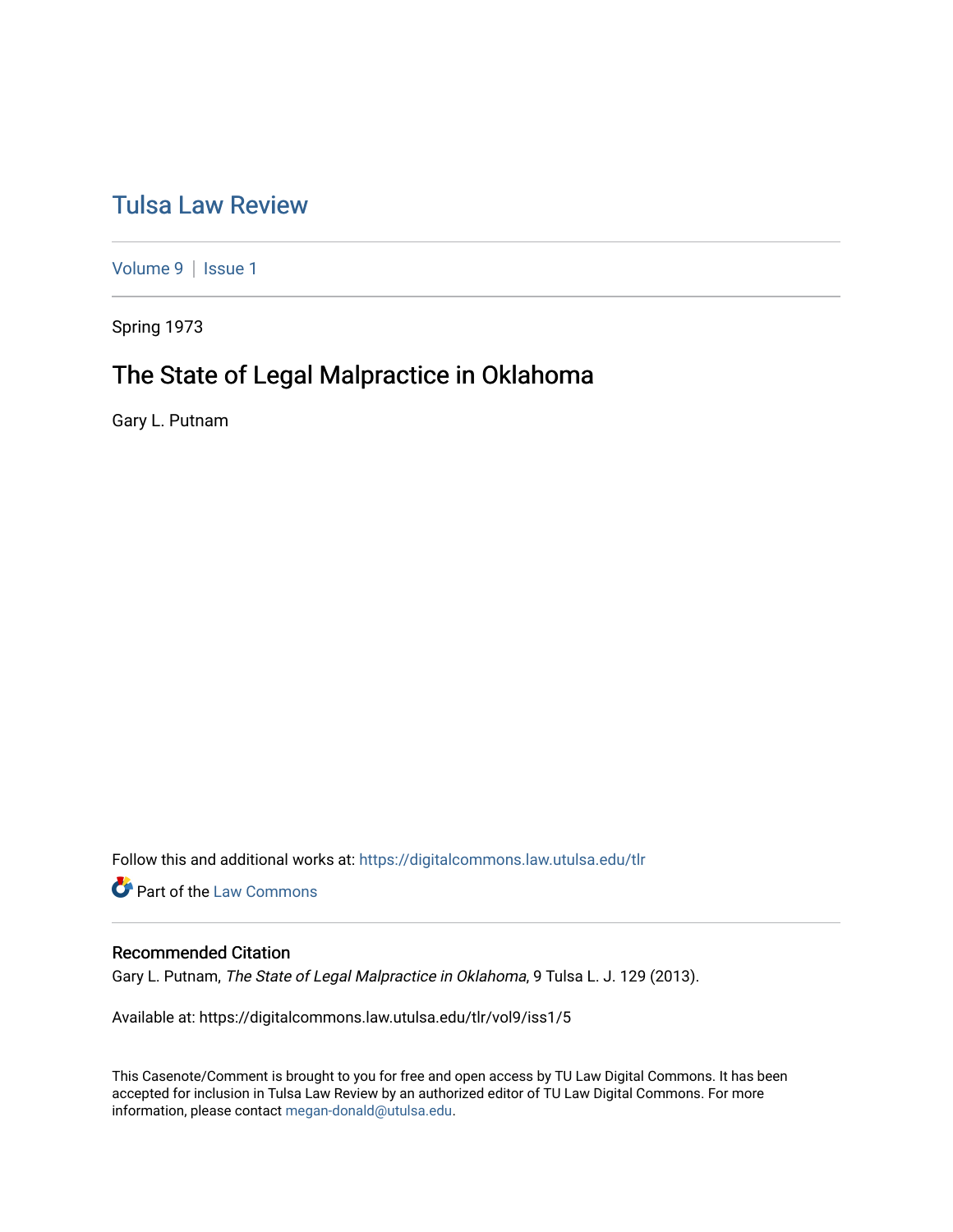# *LEGAL MALPRACTICE*

129

# THE **STATE** OF **LEGAL** MALPRACTICE **IN** OKLAHOMA

For a good many years the bar has been keenly aware of the large volume of litigation that takes place in the area of medical malpractice. The verdicts and settlements arising out of such actions have made headlines in newspapers throughout the land. Due to the sheer volume of medical malpractice suits, and the large money verdicts involved, it is no surprise that the area of medical malpractice has developed into a specialty among members of the trial bar. The volume of litigation in the area of legal malpractice has not, as yet, reached this level and, at the present time, there is an extraordinary dearth of Oklahoma case law relating to the professional liability of the attorney. But one cannot expect this situation to continue. For a long time the concept of privity of contract limited the attorney's liability to the pecuniary losses suffered **by** his client. In the early 1960's, in the now famous case of *Lucas v. Hamm,'* the Supreme Court of California rejected the privity test and held that third persons could recover from an attorney where these third persons suffered economic loss as a proximate result of the attorney's negligent legal practice. As the Court noted:

[T]he determination whether in a specific case the defendant will be held liable to a third person not in privity is a matter of policy and involves the balancing of various factors, among which are the extent to which the transaction was intended to affect the plaintiff, the foreseeability of harm to him, the degree of certainty that the plaintiff suffered injury, the closeness of the connection between the defendant's conduct and the injury, and the policy of preventing future harm.2

In addition to potential liability to third persons, other

<sup>2</sup>*Id.* at 585, 364 P.2d at 687, 15 Cal. Rptr. at 823.

**<sup>&#</sup>x27; 56** Cal. 2d **583,** 364 P.2d 685, 15 Cal. Rptr. 821, *cert. denied,* 368 **U.S. 987** (1962).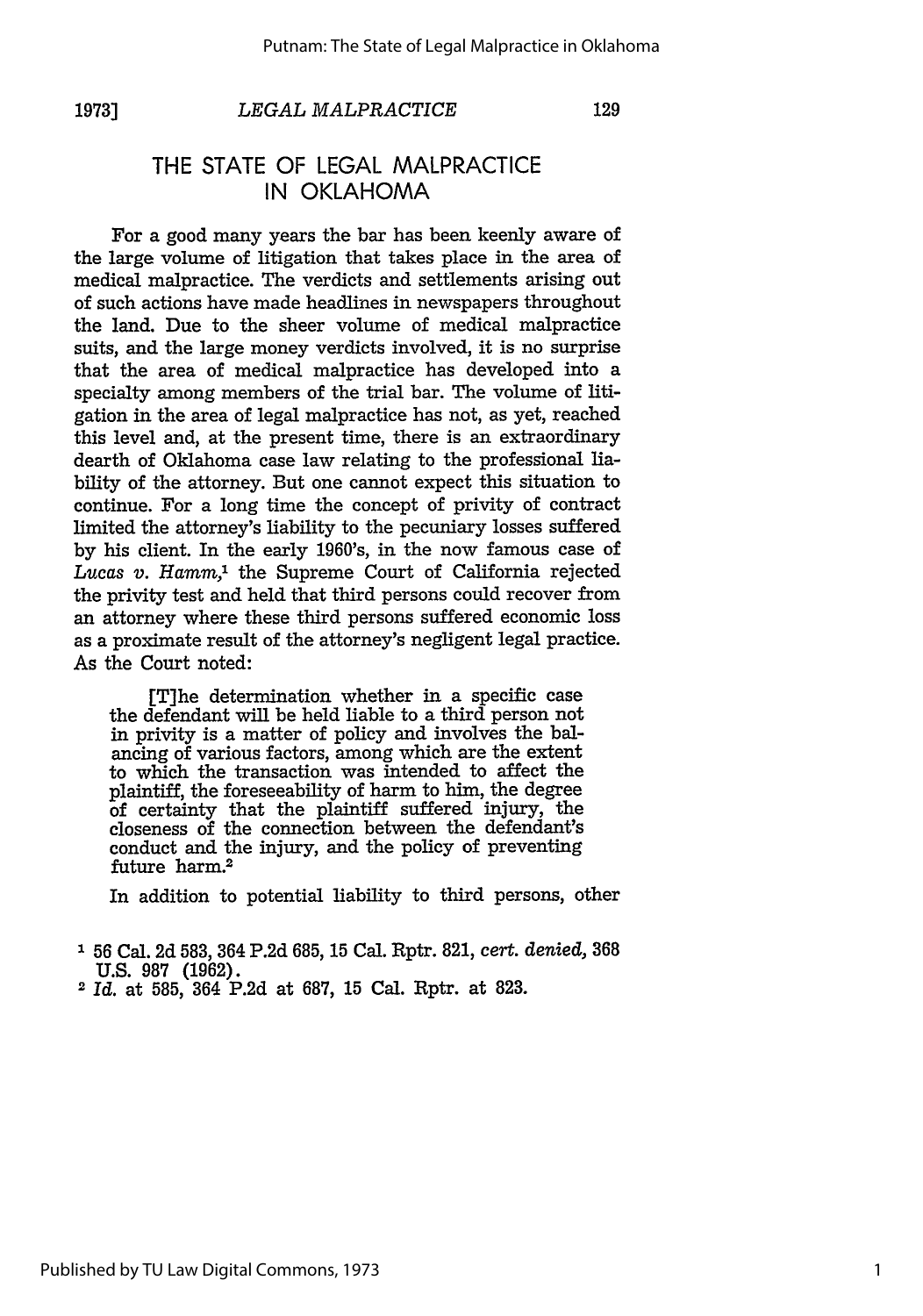130

developments have contributed to the possible expansion of liability. The law itself is constantly increasing in volume and complexity, and clients are beginning to expect the attorney to provide them with a larger variety of services. These things tend to increase the probability that errors will occur, and, as a result, clients demand a constantly increasing degree of protection from professional negligence. This may be a never-ending cycle. The availability of professional liability insurance offers protection on one hand but encourages suits on the other, and the increased volume of these actions causes a rise in the cost of purchasing such insurance.

The purpose of this article is to consider the elements that make up a cause of action against an attorney for negligence. Of necessity, an attorney's liability in regard to cases relating to ethics, conflicts of interest, conversion, embezzlement, contempt, and the improper handling of criminal actions will not be discussed.

### THE ELEMENTS OF A CAUSE OF ACTION

According to the late Dean Prosser, the traditional elements necessary for a cause of action in negligence are:

**1)** A duty, or obligation, recognized by the law, requiring the actor to conform to a certain standard of conduct, for the protection of others against unreasonable risks.

2) A failure on the part of the actor to conform to the standard required. These two elements go to make up what the courts usually have called negligence; but the term quite frequently is applied to the second alone. Thus it may be said that the defendant was negligent, but is not liable because he was under no duty to the plaintiff not to be.

3) A reasonably close causal connection between the conduct and the resulting injury. This is what is commonly known as "legal cause" or "proximate cause."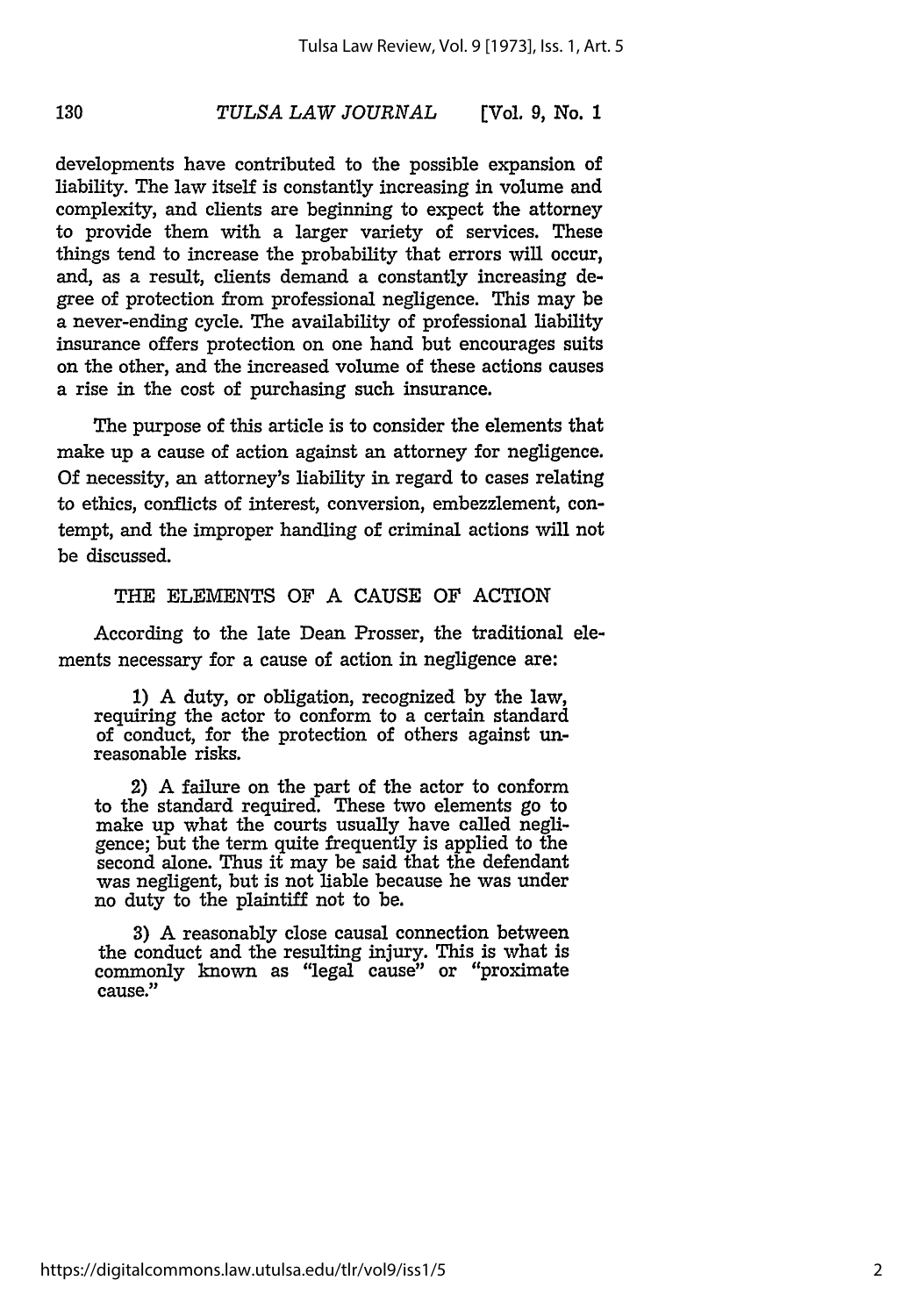**1973]**

4) Actual loss or damage resulting to the interests of another <sup>3</sup>

Oklahoma requires that similar elements be established in order to recover against an attorney for negligence. The plaintiff must prove:

**1)** The existence of the attorney-client relationship.

2) A breach of duty.

**3)** The attorney's negligence was the proximate cause of the injury.

4) Actual damages. <sup>4</sup>

# **THE** EXISTENCE OF THE ATTORNEY-CLIENT RELATIONSHIP

As a general rule, the relation of attorney and client is contractual in nature, but such a contract contains certain unique and special features.5 It is a contract created **by** the employment of an attorney possessing the authority necessary to practice his profession, **by** a client competent to contract.6 This relationship is not dependent on the payment of fees.<sup>7</sup> It is created **by** a valid offer and acceptance, and is either in the form of an offer **by** the client and an acceptance **by** the attorney, or an offer **by** the attorney and an acceptance **by** the client. Form is not important, as formality is not an essential element of the employment contract in general. Although a

- **8** W. PRossER, **HANDBOOK OF THE LAW OF ToRTs** § **28,** at 143 (4th ed. **1971).**
- 4 Collins v. Warner, **382 P.2d 105** (Okla. **1963).**
- Martin v. Camp, **219** N.Y. **170,** 114 **N.E.** 46 **(1916);** Kellogg v. Kellogg, **166 N.Y.S.** 417 **(1917).**
- **6** Wheatland v. Maloney, **110** Cal. **App. 288,** 294 P. 499 **(1930);** Healy v. Gary, 184 Iowa **111, 168** N.W. 222 **(1918);** *Ex parte* Schneider, 294 S.W. **736** (Mo. **App. 1927).**
- **<sup>7</sup>**Pyeatt v. Estus, **72** Okla. **160, 179** P. 42 **(1916);** Healy v. Gary, 184 Iowa **111, 168** N.W. 222 **(1918);** *Ex parte* Schneider, 294 S.W. **736** (Mo. **App. 1927).**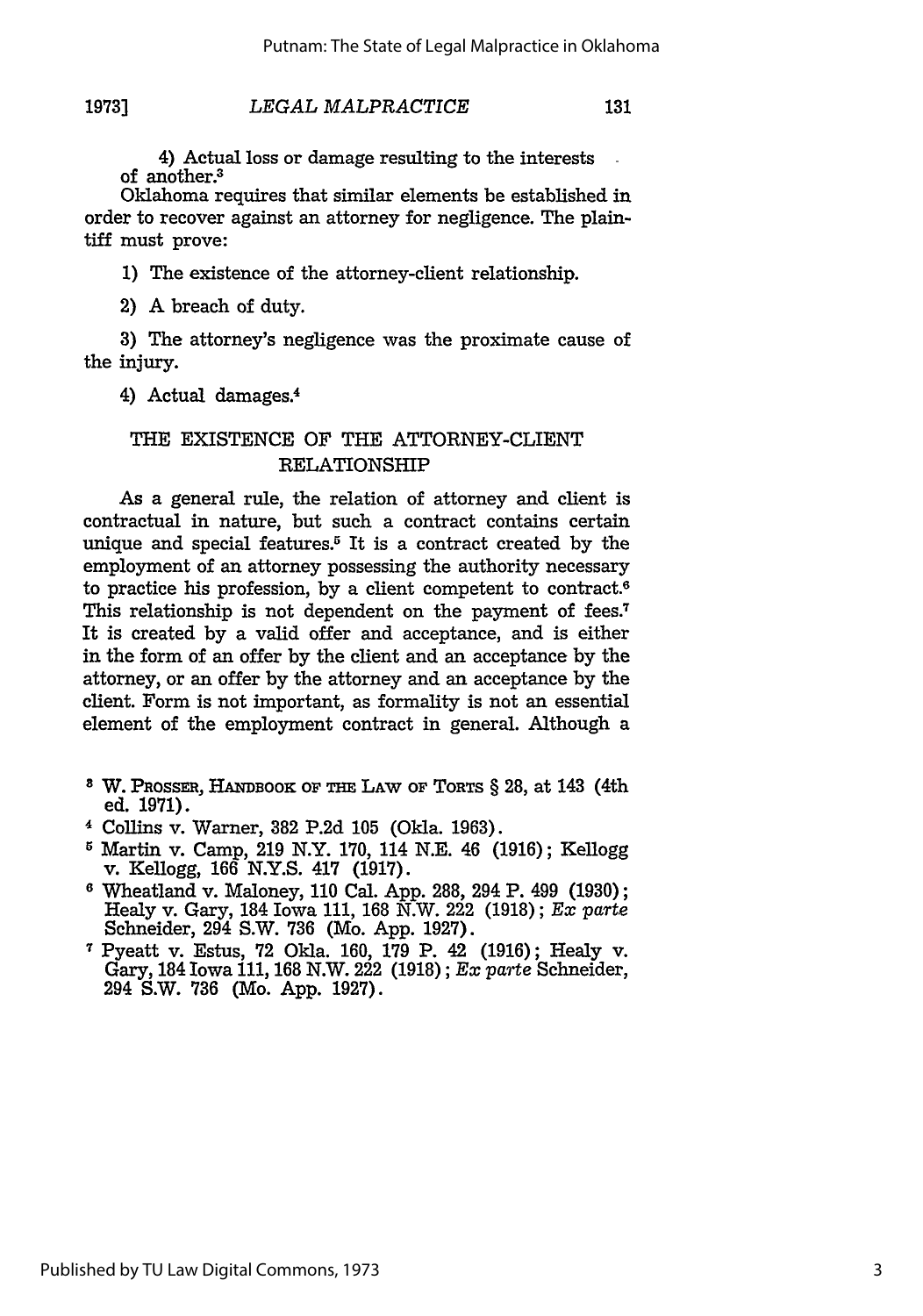writing is always desirable, the contract may be written or oral, expressed or implied.8

Once created, the relationship of attorney and client, and the powers, rights and obligations arising therefrom, continue until there has been a final and complete fulfillment of the particular object or case for which the attorney was employed.9 As is the case in other employment contracts, the relationship may always be terminated by mutual agreement of the parties.10 It should be noted, however, that while a client may discharge his attorney at any time, even without cause,<sup>11</sup> an attorney cannot terminate services to his client without cause and reasonable notice.12 Depending upon the personal nature of the contract and the types of entities involved, the  $death^{13}$  or insanity<sup>14</sup> of either party may also operate to terminate the employment contract.

It is the existence of the attorney-client relationship which creates the "duty" element of a cause of action. It should be noted, however, that the relationship of attorney and client need not exist in order to justify disciplinary action for misconduct by a member of the bar.15

- **8** Hutton & Co. v. Brown, 305 F. Supp 371 (S.D. Tex. 1969); Lawrence v. Tschirgi, 244 Iowa 386, 57 N.W.2d 46 (1953); Prigmore v. Hardware Mut. Ins. Co. of Minn., 225 S.W.2d 897 (Civ. App. 1949).
- **9** Calloway v. State, 117 Okla. 43, 246 P. 873 (1926); Sandall v. Sandall, 57 Utah 150, 193 P. 1093 (1920).
- **10** Poe v. Walker, 183 Ark. 659, 37 S.W.2d 866 (1931); Emerson-Grantingham Instrument Co. v. Olson, **56** S.D. 132, **227** N.W. **567** (1929).
- **<sup>11</sup>**White v. American Law Book Co., 106 Okla. 166, 233 P. 426 (1924).
- **<sup>12</sup>**McLaughlin v. Nettleton, 47 Okla. 407, 148 P. 987 (1915).
- **<sup>13</sup>**City of Barnsdall v. Curnutt, 198 Okla. **3,** 174 P.2d **596** (1946); Overstreet v. Overstreet. **319** S.W.2d 49 (Mo. 1958); Huddleston v. Wallow, 117 Okla. 259, 246 P. **585** (1926).
- **<sup>14</sup>**Corson v. Lewis, **77** Neb. 446, 109 N.W. 735 (1906); Sullivan v. Dunne, 198 Cal. 183, 244 P. 343 (1926); Joost v. Racher, 148 Il. App. 548 (1909).
- **<sup>15</sup>**State v. Martin, 410 P.2d 49 (Okla. 1965).

132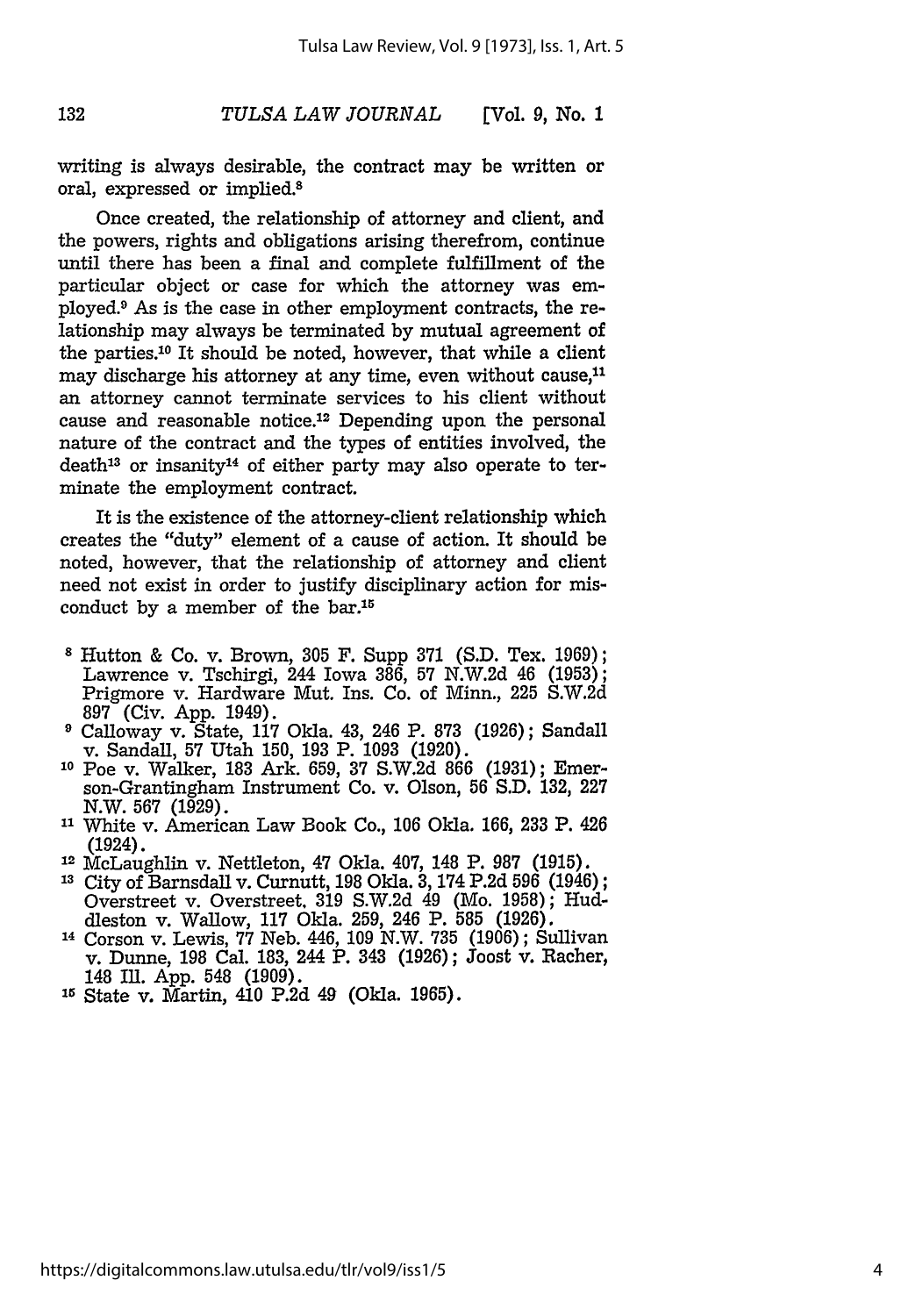**1973]**

### *LEGAL MALPRACTICE*

133

# THE BREACH OF DUTY

When talking about "duty" and "breach of duty" we are really talking about a standard of conduct. If the performance in question falls below this standard we say that there has been a breach of duty. The difficulty is in measuring this standard. In non-professional negligence actions the standard of conduct is defined in terms of that expected from an abstract and mythical person known as the "reasonable man of ordinary prudence."'16 Sometimes simply referred to as a reasonable man,<sup>17</sup> one writer described him as follows:

He is an ideal, a standard, the embodiment of all those qualities which we demand of the good citizen. **...** He is one who invariably looks where he is going, and is careful to examine the immediate foreground before he executes a leap or a bound; who neither star-gazes nor is lost in meditation when approaching trapdoors or the margin of a dock; . . . who never mounts a moving omnibus and does not alight from any car while the train is in motion... and will inform himself of the history and habits of a dog before administering a caress; **...** who never drives his ball until those in front of him have definitely vacated the putting-green which is his own objective; who never from one year's end to another makes an excessive demand upon his wife, his neighbors, his servants, his ox, or his ass; **...** who never swears, gambles or loses his temper; who uses nothing except in moderation, and even while he flogs his child is meditating only on the golden mean.... In all that mass of authorities which bears upon this branch of the law there is no single mention of a reasonable woman.'8

If there is such a thing as the "reasonable attorney," he is apparently an even more magnanimous individual than

- **<sup>16</sup>**Vaughan v. Menlove, **3** Bing. N.C. 468, **132** Eng. Rep. 490 (1738).
- **1"** Blyth v. Birmingham Waterworks Co., 11 Ex. 781, 156 Eng. Rep. 1047 (1856).
- <sup>18</sup> A. HERBERT, MISLEADING CASES IN THE COMMON LAW 12-16 (1930).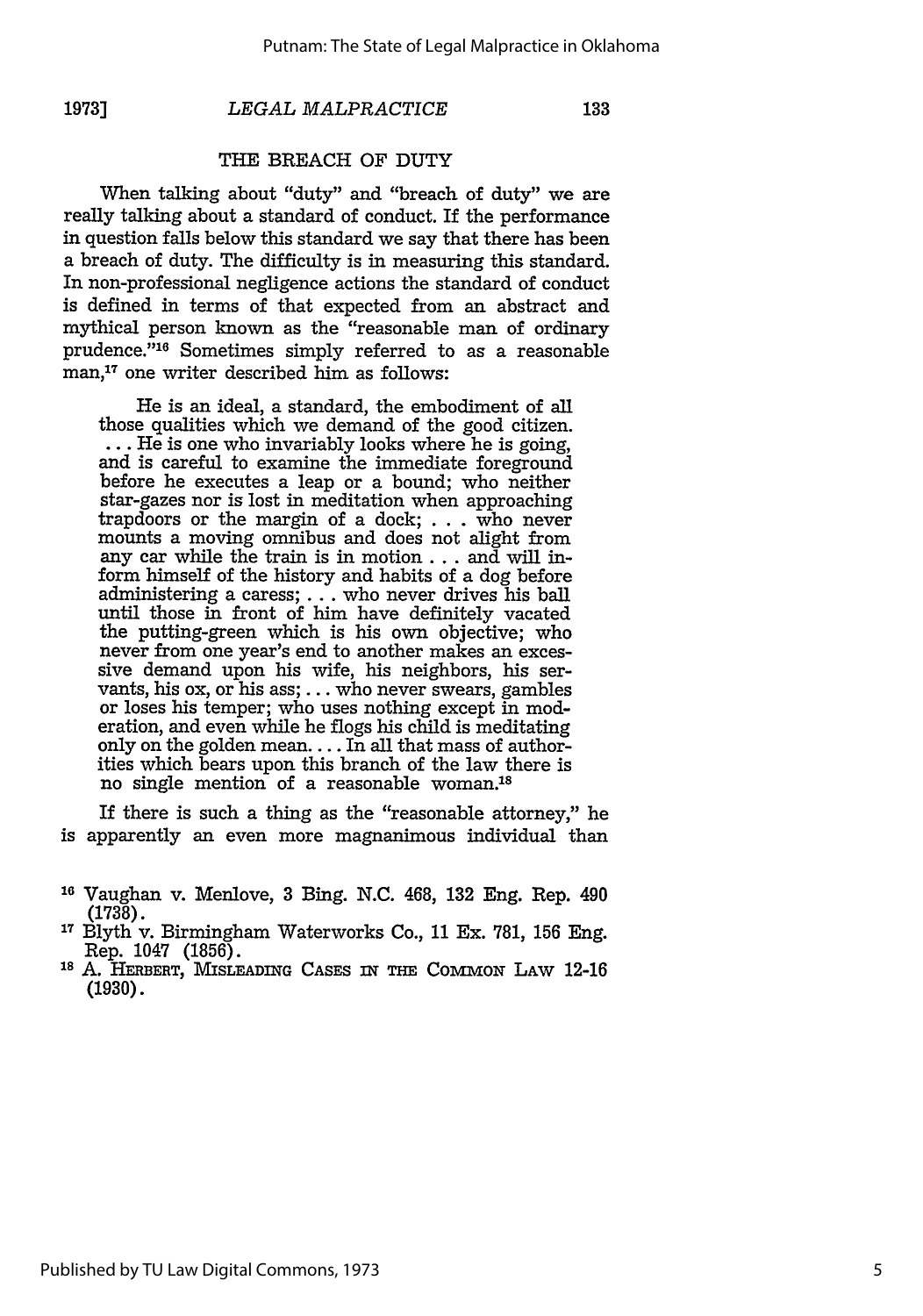the reasonable man himself. For attorneys, and professional men in general, are required not only to exercise reasonable care, but to possess special knowledge and skill as well.10

134

Occasionally authority may be found suggesting that an attorney will be held liable only where he is chargeable with gross negligence. This is especially true in the earlier cases.20 It would appear, however, that the better rule, and the rule that is presently followed in Oklahoma and a majority of American jurisdictions, is that an attorney is liable to his client for damages caused **by** a failure to exercise the ordinary care, skill, and diligence which is exercised and possessed **by** attorneys in practice in the jurisdiction. <sup>21</sup>

It has been suggested that an attorney's liability in negligence is subject to the same tests used to determine a doctor's liability, and, as a result, attorneys are required to exercise the same degree of care and skill in the legal profession as physicians and surgeons are required to exercise in the medical profession.<sup>22</sup>

An excellent summary of the principles relating to actions for medical malpractice is set out in *Smith v. Yohe: <sup>23</sup>*

**1) [I]n** the absence of a special contract, a physician neither warrants a cure nor guarantees the result of his treatment.

2) A physician who is not a specialist is required to *possess* and *employ* in the treatment of a patient the skill and knowledge usually possessed by physi-

- **19** Ward v. Arnold, **52** Wash. 2d 581, **328** P.2d 164 (1958); Citizen's Loan Fund & Say. Ass'n v. Friedley, 123 Ind. 143, 23 N.E. **1075** (1890); Hodges v. Carter, 239 **N.C.** 517, 80 S.E. 2d 144 (1954).
- **<sup>20</sup>**Douglas Shoe Co. v. Rollwage, **187** Ark. 1084, 63 S.W.2d 841 (1933).
- 21 Collins v. Warner, 382 P.2d 105 (Okla. 1963); Sprague v. Morgan, 185 Cal. **App.** 2d 519, 8 Cal. Rptr. 347 (1960).
- 2 Olson v. North, 276 Ill. **App.** 457 (1934).
- **<sup>23</sup>**419 Pa. 94, 194 A.2d 167 (1963).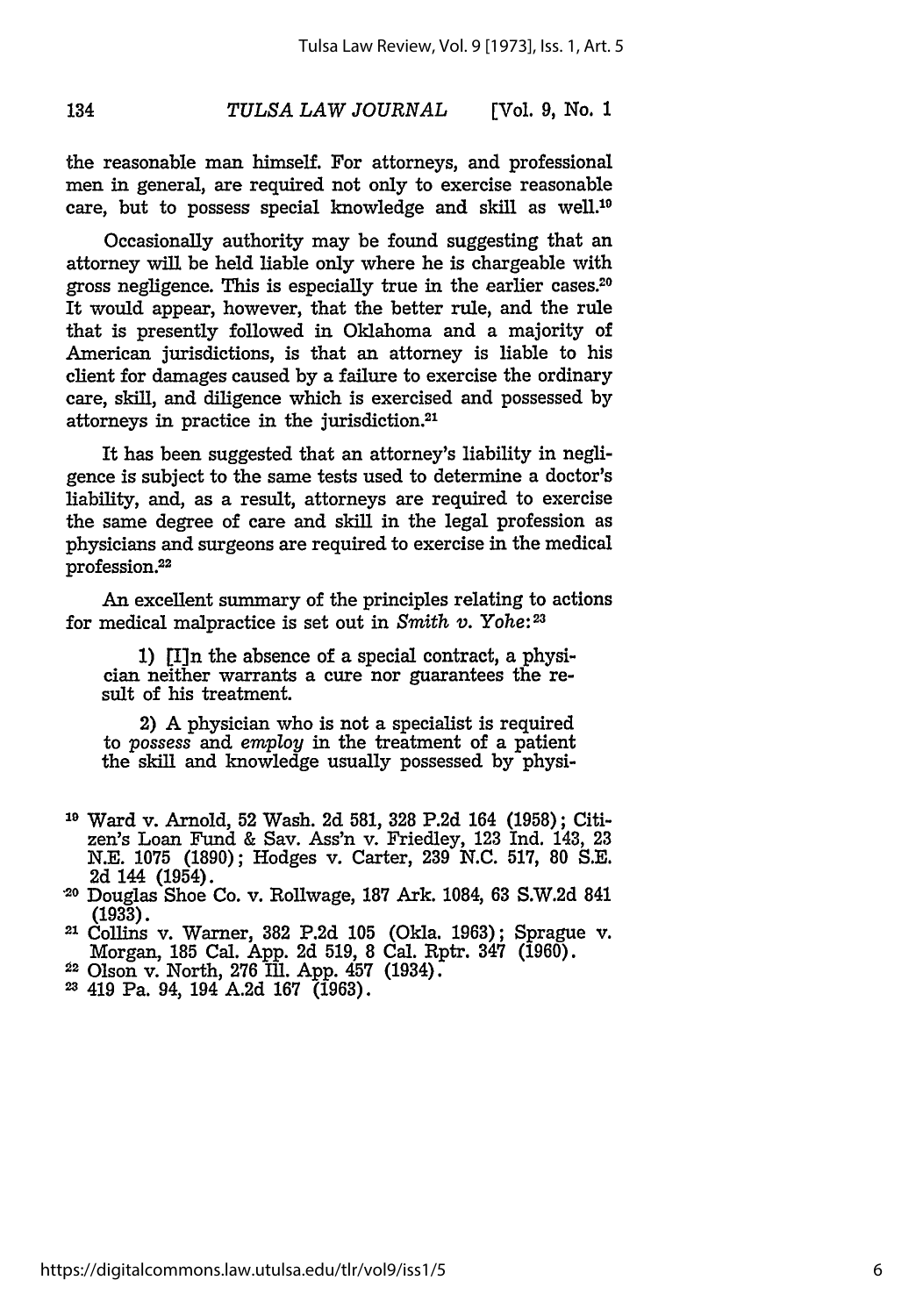cians [of good standing] in the same or a similar locality giving due regard to the advanced state of the profession at the time of the treatment; and in employing the required skill and knowledge he is also required to exercise the care and judgment of a reasonable man.

**3)** [T]he burden of proof is upon the plaintiff to prove either that the physician did not possess and employ the required skill or knowledge or that he did not exercise the care and judgment of a reasonable man in like circumstances.

4) [T]he doctrines of res ipsa loquitur and exclusive control are not applicable in this area of the law.

**5)** [I]n malpractice cases which involve an appraisal of the care and skill of a physician a lay jury presumably lacks the necessary knowledge and experience to render an intelligent decision without expert testimony and must be guided **by** such expert testimony. [T]he only exception to the requirement that expert testimony must be produced is where the matter under investigation is so simple, and the want of skill or care so obvious, as to be within the range of the ordinary experience and comprehension of even non-professional persons.

**6) [A]** physical is not liable for an error of judgment **if...** [he] employs the required judgment and care in arriving at his diagnosis, the mere fact that he erred in his diagnosis will not render him liable, even though his treatment is not proper for the condition that actually **exists. <sup>24</sup>**

Virtually the same provisions would appear to apply to legal malpractice.

**1)** A lawyer is not an insurer of the outcome of a case unless he makes a special contract to that effect.<sup>25</sup>

2) An attorney engaging in the practice of law and contracting to prosecute on behalf of his client impliedly warrants

<sup>24</sup>*Id.* at **98,** 194 **A.2d** at **170-71. 2** Babbit v. Bumpus, **73** Mich. **331,** 41 N.W. 417 **(1889).**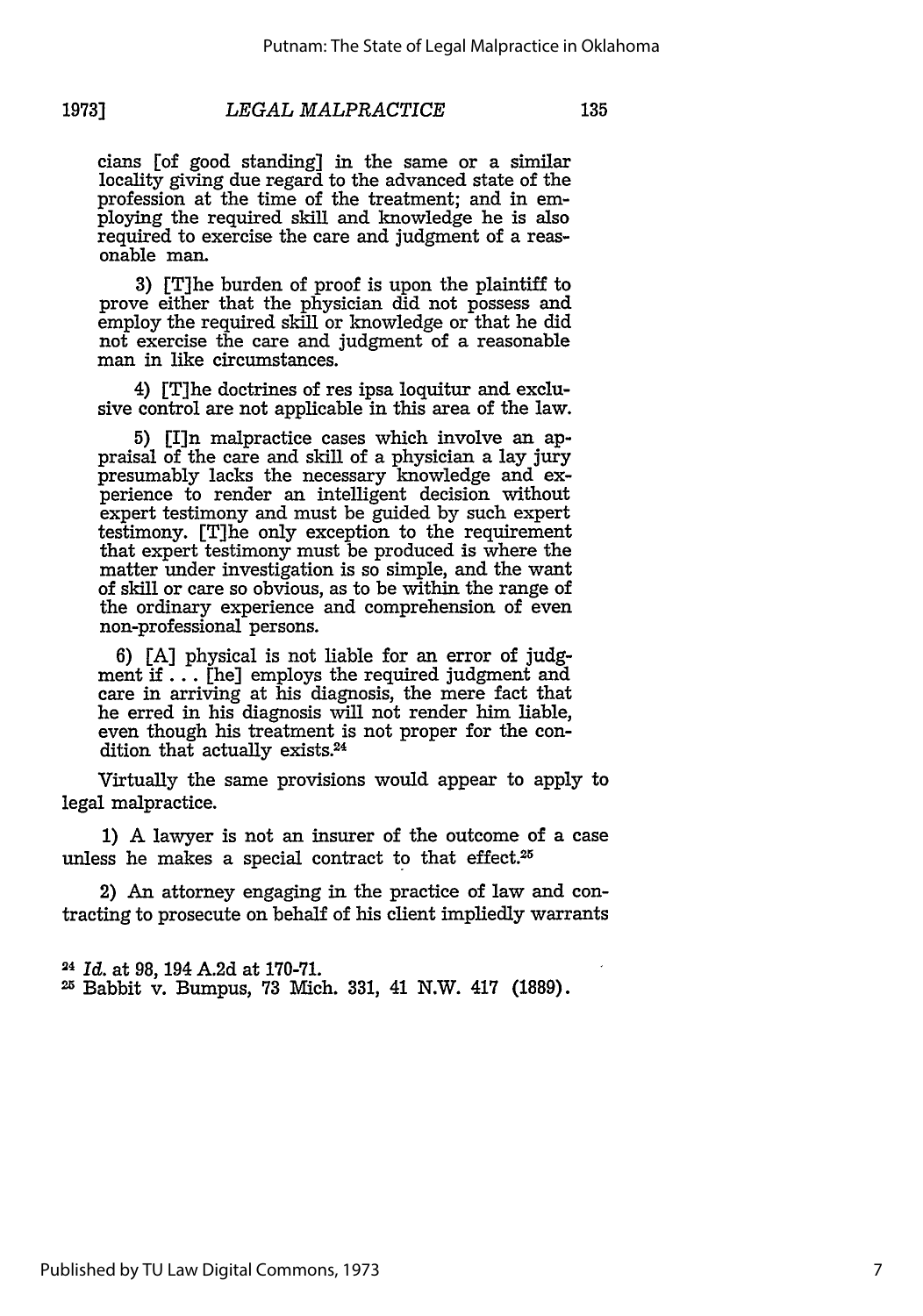that he possesses the requisite degree of knowledge, ability, and skill necessary to practice his profession and which other attorneys similarly situated normally possess, and that he will exercise reasonable care and diligence.<sup>26</sup>

**3)** The client has the burden of proving that he would have been successful in the prosecution or defense of the action in question were it not for the negligence of the attorney.<sup>27</sup>

4) The doctrine of res ipsa loquitur is not applicable to legal malpractice.28

**5)** The courts are split as to whether expert testimony should be required to make out a prima facie case against an attorney charged with malpractice.29 For the most part, unlike medical malpractice cases, actions against attorneys have rare**ly** involved the question of the necessity of expert testimony. This is due to the fact that the court itself sits as an expert on the subject in such cases. It has been said that it is the duty of the court to instruct the jury as to the want of skill or degree of negligence for which the attorney will be held answerable, and the duty that is imposed on him **by** law. It is to be left to the jury to determine, upon all the facts and circumstances of the case, whether the attorney has performed his duty. If they find he has not, they must determine whether his neglect or want of skill was of a character or degree sufficient to render him liable to the client, in accordance with the definitions furnished **by** the instructions of the court.30 That is, it is for the court to determine the degree of care required, and the care exercised is a question of fact to be determined **by** the jury under proper instructions from the court.31 *Gambert v. Hart32* illustrates these principles in holding

- 
- **<sup>28</sup>**Olson v. North, **276 Ill. App.** 457 (1934).
- *<sup>29</sup>*Dorf v. leeles, **355 F.2d 488** (7th Cir. **1966);** Surity v. Lelner, **<sup>155</sup>**So. **2d 831** (Fla. **App. 1963). <sup>30</sup>**Cochrane v. Little, **71 Md.** 323, **18 A.** 698 **(1889).**
- 
- **<sup>81</sup>**Glenn v. Haynes, 192 Va. 574, 66 S.E.2d 509 (1951).
- 82 44 Cal. 542 (1872).

136

**<sup>26</sup>**Hodges v. Carter, **239 N.C. 517, 80 S.E.2d** 144 (1954). **<sup>27</sup>**Collins v. Warner, **382 P.2d 105** (Okla. **1963).**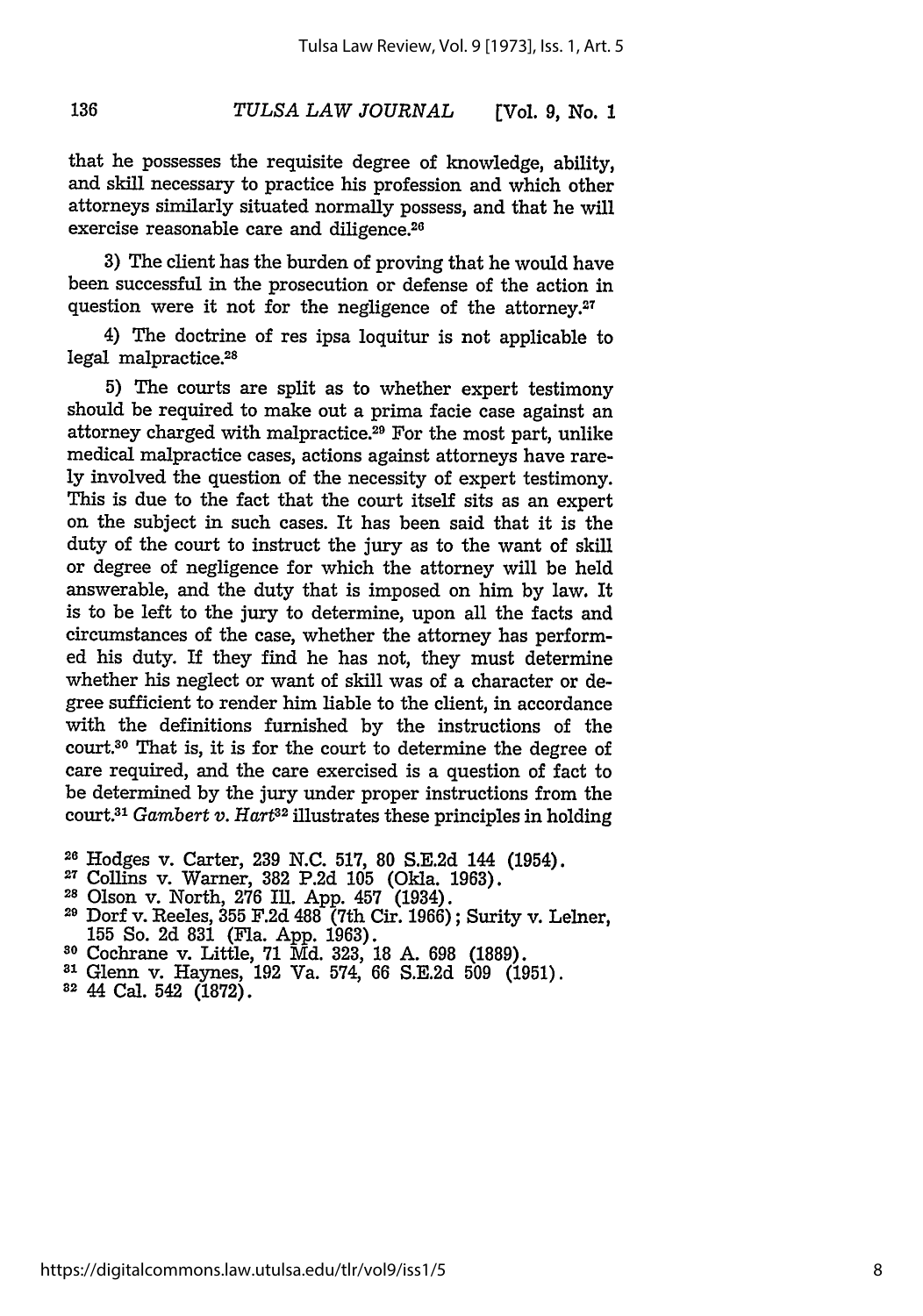that an expert witness may not testify that certain conduct of an attorney constitutes professional negligence:

The (expert) witness was not called to prove any fact in the case, and his evidence, if admitted, would have been only an expression of his opinion, as an attorney, that the alleged acts or omissions of the defendant amounted to negligence in law. This was a question for the court, and not for the witness to decide. The facts being admitted or proved, it was a question of law for the court whether they established the negligence of the defendant.<sup>33</sup>

An excellent restatement of the general rule as to liability of an attorney for negligence is set out in *Glenn v.* Haynes: 34

While there can be no doubt that for any misfeasance or unreasonable neglect of an attorney whereby his client suffers a loss an action may be supported and damages recovered to the amount of that loss, yet it is equally well established that an attorney in the management of his professional business is not bound to extraordinary diligence, but only to use a reasonable degree of care and skill, reference being had to the character of the business he undertakes to do, and is not to be answerable for every error or mistake, but, on the contrary, will be protected **if** he acts in good faith, to the best of his skill and knowledge, and with an ordinary degree of attention. While some law writers and some adjudged cases state that an attorney is liable to his client for "gross negligence" only, yet it would appear that even when such term is used it merely means the want or absence of "reasonable care and skill."

A majority of jurisdictions follow the rule that an attorney is liable for damages resulting to his client which are proximately caused by the attorney's failure to exercise the degree of skill, care, and diligence which is commonly exercised and possessed by practicing attorneys in the jurisdiction

**8** *Id.* at 549. **<sup>34</sup>**191 Va. 574, 577-78, 66 S.E.2d 509, 512-13 (1951).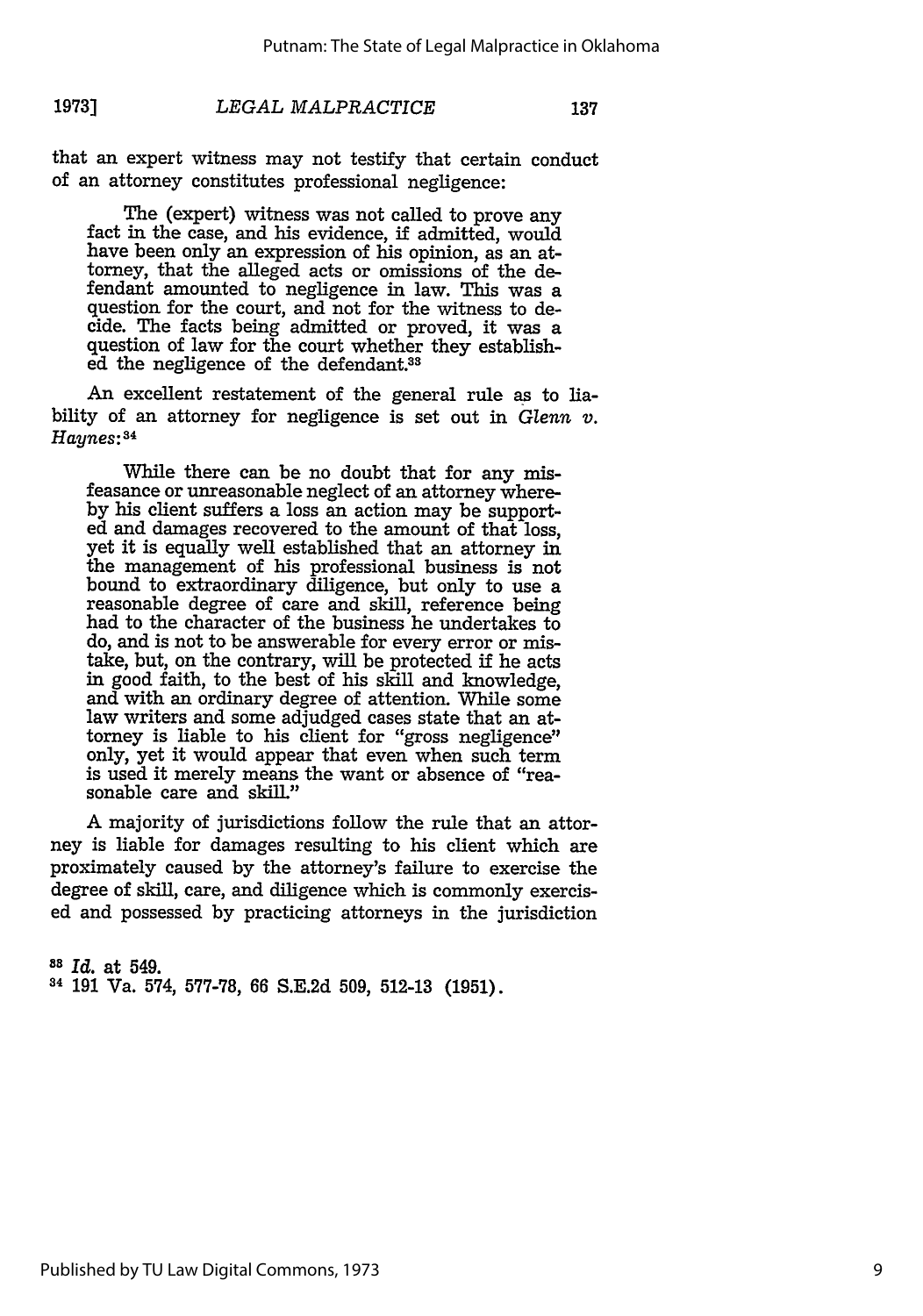in which the client's cause of action arose.<sup>35</sup> But where the attorney's negligence is predicated upon his alleged ignorance of the law, the attorney will not be liable in negligence where the question in issue is a controversial point of law and he has reached a conclusion which has been proven erroneous **by** a subsequent authoritative decision:

An attorney who acts in good faith and in an honest belief that his advice and acts are well founded and in the best interest of his client is not answerable for a mere error of judgment or for a mistake in a point of law which has not been settled **by** the court of last resort in his state and on which reasonable doubt may be entertained by well-informed lawyers.<sup>86</sup>

### *Failure to Observe Local Statutes and Decisions*

As noted in the case of *Citizens' Loan, Fund & Savings Association v. Friedley*<sup>37</sup> in which an attorney was being sued for **a** mistake concerning the law applicable to the state of title on **a** piece of mortgaged property, an attorney is not liable for every error or mistake. But he will be liable **if** his client's interests suffer due to his failure to understand and apply those rules and principles of law which are well established and clearly defined in the elementary books, or those declared in cases that have been duly reported, and published for a length of time sufficient to have become known to those who exercise reasonable diligence in keeping pace with the literature of the legal profession. **An** attorney is without excuse for being ignorant of the ordinary settled rules of pleading and practice and of the statutes of his own state.

### *Negligence in Initiating and Conducting Litigation*

In *Boyle v. Krebs and Schulz Motors, Inc.88* where failure to move to restore a case to the trial calendar within a speci-

138

**88 18 App.** Div. **2d 1010, 239 N.Y.S.2d** 143 **(1963).**

**<sup>15</sup>**Collins v. Warner, **382 P.2d 105** (Okla. **1963). <sup>80</sup>***Id.* at **109.**

**<sup>87 123</sup> Ind.** 143, **23 N.E. 1075 (1890).**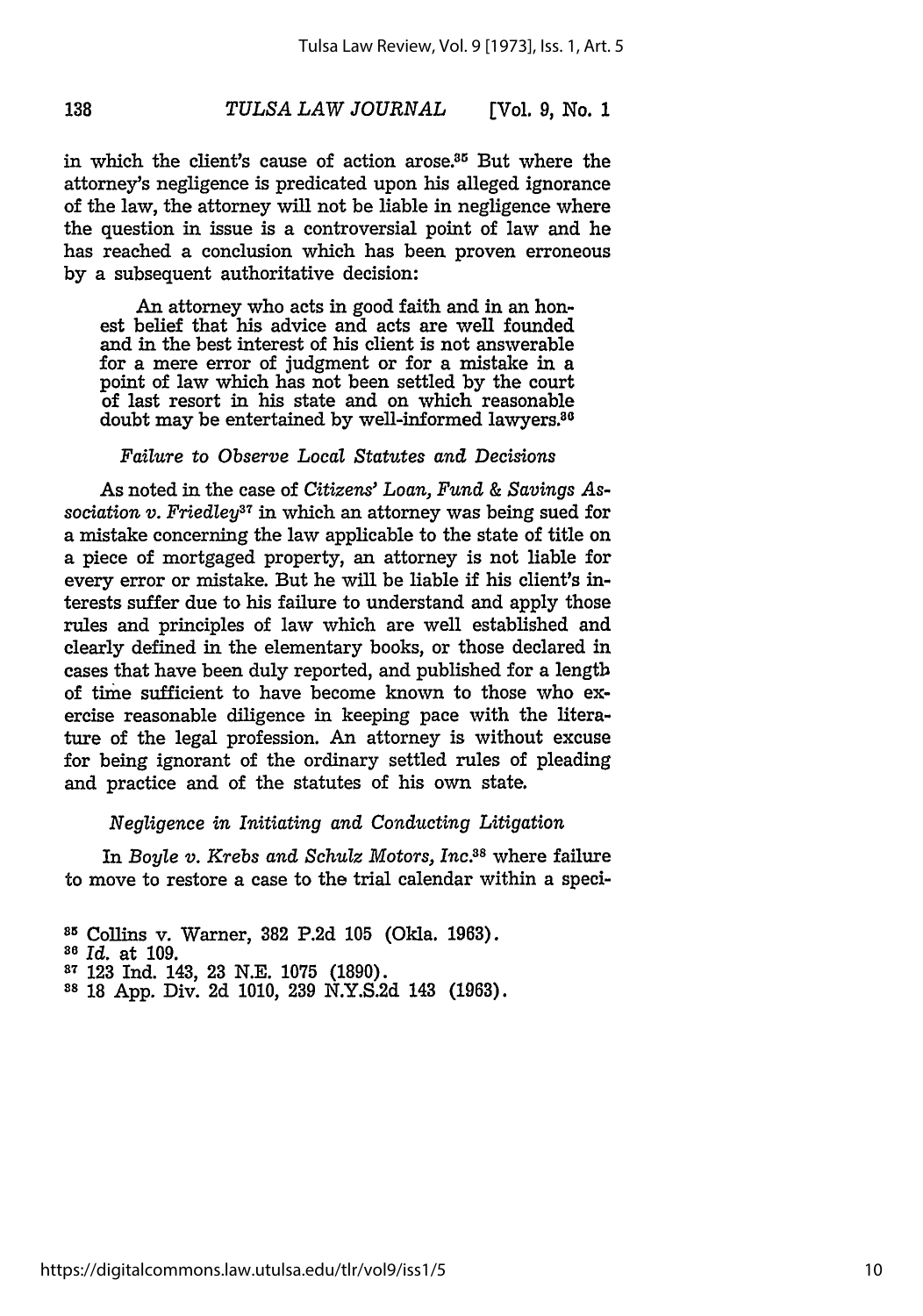139

fied period after it was stricken was due primarily to neglect of the plaintiff's attorney, the court held that the attorney would be required to personally pay the costs of restoring the case to the trial calendar. This decision echoes the language of *Gambert v. Hart,9* which stated that losses suffered by a client as a result of his attorney's negligence in failing to prepare, file or serve pleadings essential to the proper presentation of the client's cause were recoverable from the client's attorney.

# *Negligence in Failing to Protect the Client's Right to Appeal*

*Pete v. Henderson40* illustrates the rule that a client can recover damages for negligence in permitting a judgment rendered against him to become final if he can show that an appeal would have resulted in a judgment more favorable to the client.

An attorney may also be held liable for taking an appeal which he should have realized would be completely fruitless. In the case of *In Re Hegarty's Estate41* the court pointed out that the statute was clear as to the length of time required for giving notice, and it would have to be assumed that the attorneys knew of the statutory provision in question and that they could count. Therefore, they had no excuse for putting their client to the expense of a hopeless appeal.

# *Negligence in Handling Collections*

As illustrated in a recent Mississippi decision involving an action against an attorney for negligence in allegedly permitting the statute of limitations to run against suit on open account, the supreme court of that state held that the amount of actual loss sustained by the client as a result of the attorney's negligence was a question for the jury. The court stated:

In a suit by a client against an attorney for neg-

**<sup>89</sup>**44 Cal. 542 **(1872). <sup>40</sup>**124 Cal. **App. 2d 487,** 269 **P.2d 78** (1954). **<sup>41</sup>**47 Nev. **369,** 222 P. **793** (1924).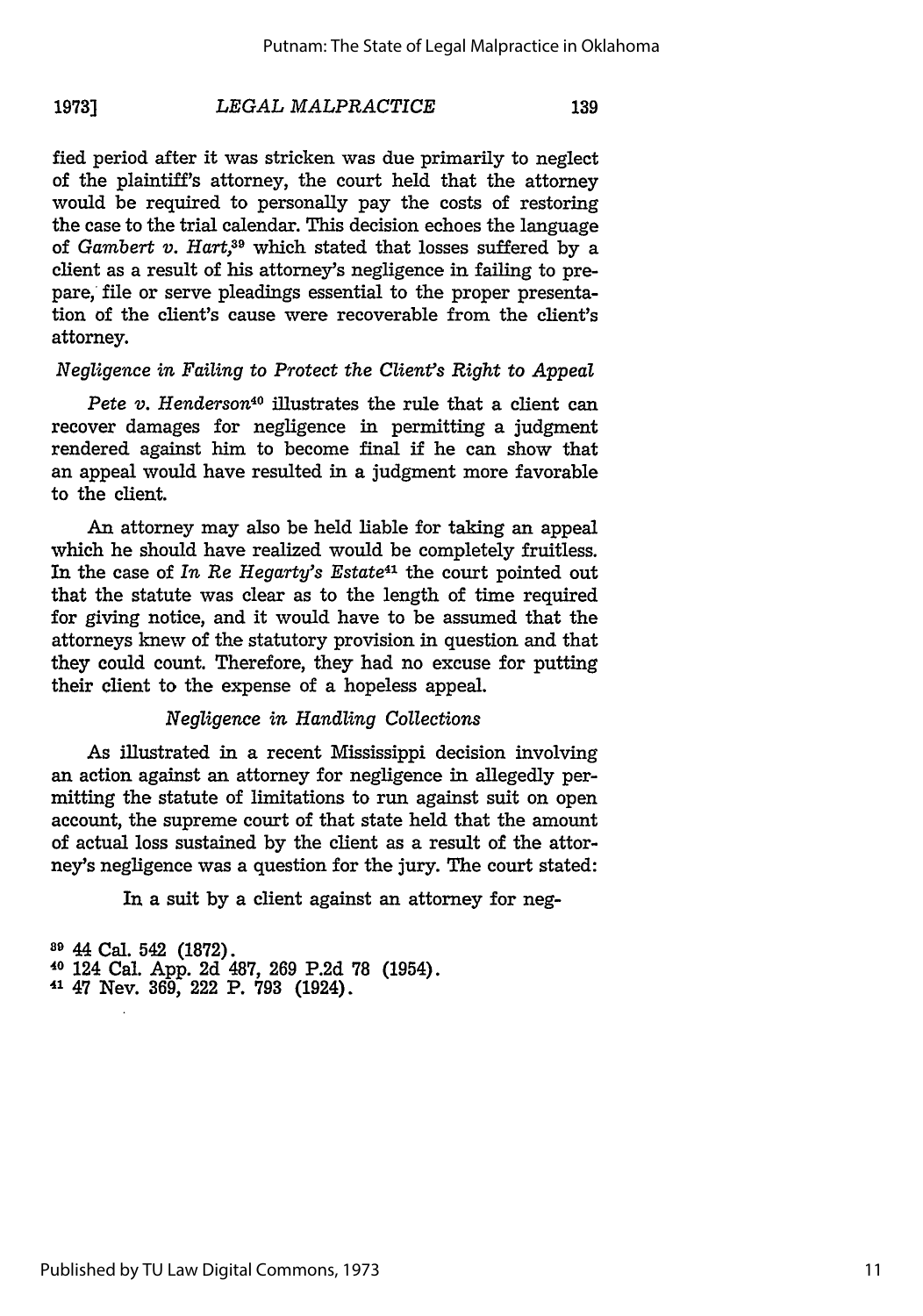ligence in conducting the collection of a claim, where**by** the debt was lost, the burden rests on the former to allege and prove every fact essential to establish such liability. He must allege and prove that the claim was turned over to the attorney for collection; that there was a failure to collect; that this failure was due to the culpable neglect of the attorney; and that, but for such negligence, the debt could, or would, have been collected. Hence, where a claim is alleged to have been lost **by** an attorney's negligence, in order to recover more than nominal damages it must be shown that it was a valid subsisting debt, and that the debtor was solvent.<sup>42</sup>

### *Negligence in the Preparation and Recordation* of *Legal Documents*

In *Degen v. Steinbrink,<sup>43</sup>*an attorney employed to draft a mortgage to establish a lien on property outside of the state was held liable to his client for failure to draw the mortgage so as to comply with the statutes of the other state. The court pointed out that although a lawyer was not presumed to know the statutes of another state, he was presumed to know that the statutory law of one state usually differs from the statutory law of another. When he undertakes the preparation of papers to be filed in a foreign state, if he has no knowledge of that state's statutes, it is his duty to inform himself, for, like an artisan, when he undertakes work he represents that he can perform it in a skillful and capable manner.

An attorney will be held liable for negligent failure to record papers and will be responsible for any damage resulting from his negligence.44

- **<sup>42</sup>**Thompson v. Erving's Hatcheries, Inc., **186** So. **2d 756, 759** (Miss. **1966).**
- **4s** 202 **App.** Div. **477, 195 N.Y.S. 810 (1922).**
- *<sup>44</sup>See* Stuart v. Walkup, 114 **N.Y.S.** 483 **(App.** T. **1909).**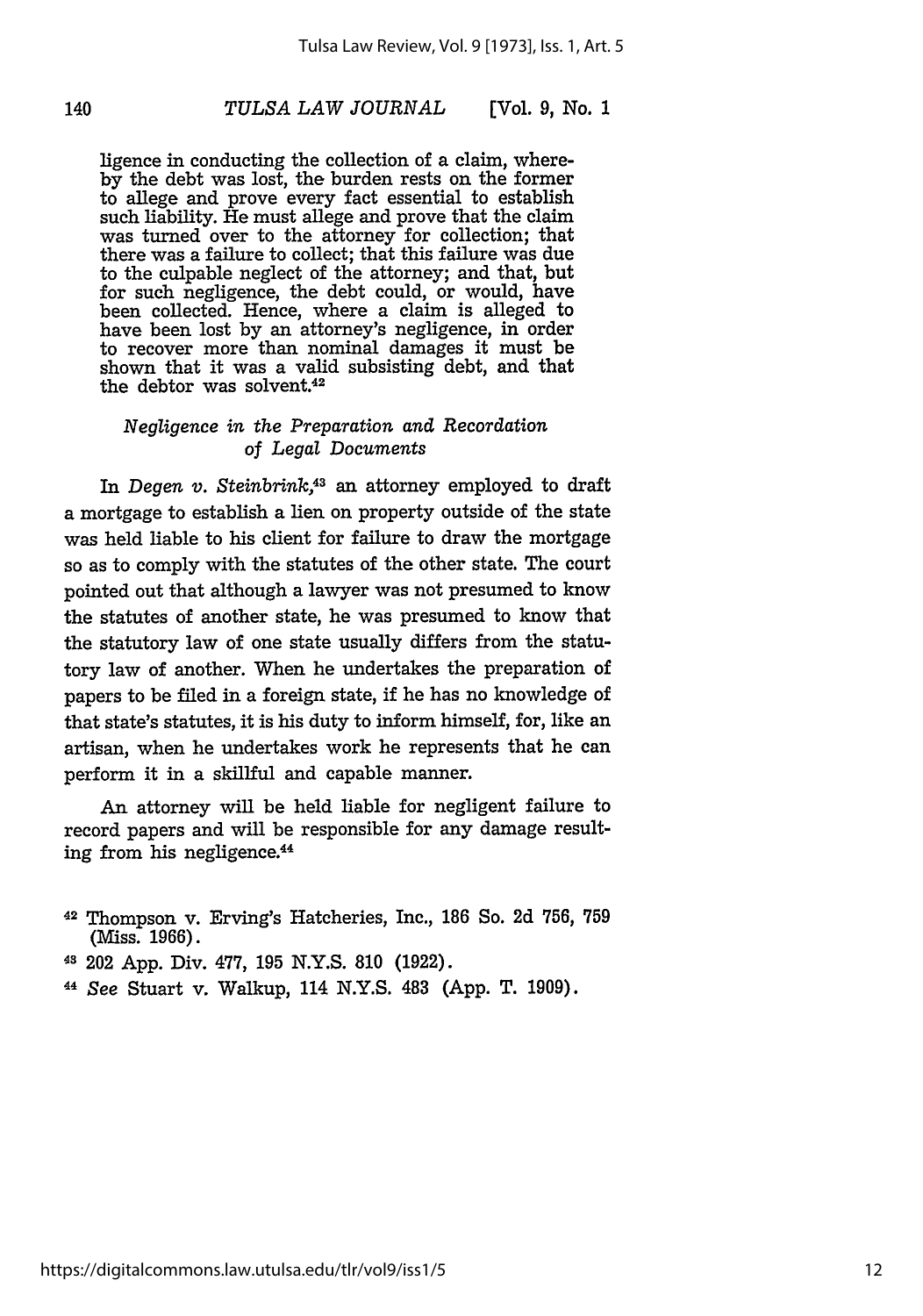### *LEGAL MALPRACTICE* **19731**

# 141

### *Negligent Handling of Funds Collected for the Client*

When an attorney collects money for a client, the former impliedly agrees that he will promptly pay this money over to the latter. Collection of money by an attorney for his client is analogous to the receipt of personal property. The rules that govern his liability for the loss of the client's property received are precisely the same as those which govern in the case of a trustee. In the event of loss, he will not be excused unless he exercises the same caution in protecting his client's property as a prudent man would exercise in the protection of his own property of like character.45

### *Negligence in Title Search*

As legal advice often becomes necessary in purchasing and conveying real property, it is a well settled rule that an attorney may be held liable to his client for his negligence in investigating and examining the title to real property where said attorney is employed for that undertaking. This rule is applicable whether the examination is for the prospective purchaser, the grantor, or a prospective lender.46

# *Acting Beyond Scope of Authority*

Where an attorney has been disobedient to the proper instructions of his client, he will be held liable for any loss resulting in consequence of such disobedience. As stated in *Cornell v. Edsen*,<sup>47</sup> where an attorney wrongfully dismissed a cause of action which he had been employed to prosecute, the client's right to recover depends, not upon the attorney's fraud and misrepresentation, but upon his breach of professional duty, and would exist even where the breach was unintentional.

45 Glenn v. Haynes, **192** Va. 574, 66 **S.E.2d 509 (1951).** <sup>46</sup>National Sav. Bank v. Ward, **100 U.S. 195 (1897).** 47 78 Wash. **662, 139** P. **602** (1914).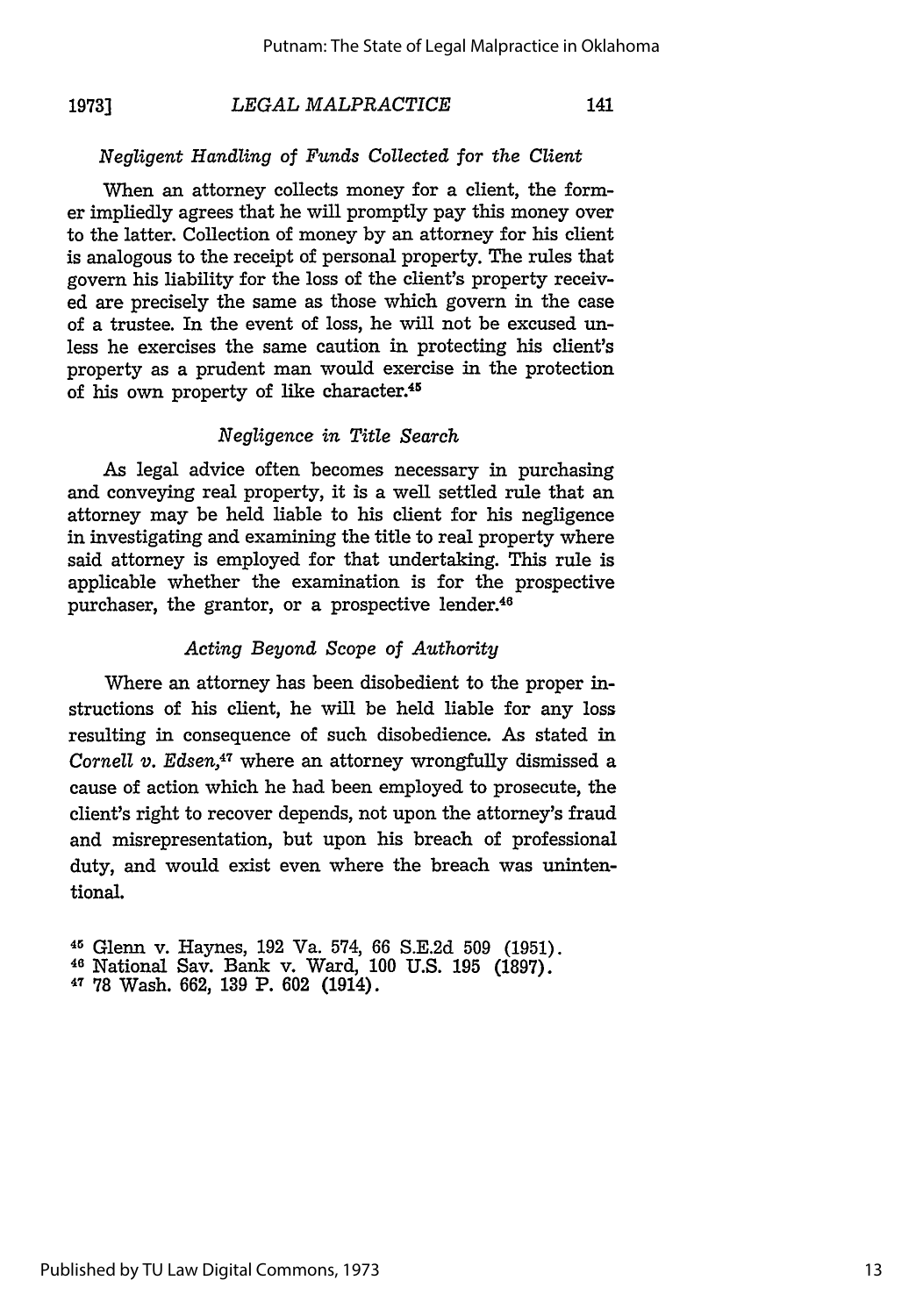*TULSA LAW JOURNAL* **(Vol.** *9, No. 1*

# THE PROXIMATE CAUSE

Before a client can recover damages against an attorney for negligence it must appear that the negligence was the proximate cause of the injury which resulted to the client. Generally speaking, the attorney may not be held liable unless it appears that the client would have been successful if the action had been properly prosecuted or defended.<sup>48</sup>

In a malpractice action, it is the client who must bear the burden of proof. There is no presumption that an attorney has been guilty of a lack of skill or want of care arising merely from the fact that he failed to be successful in an undertaking. Until the contrary has been made to appear, he is presumed to have discharged his duty, whether moral or legal, until proven otherwise.<sup>49</sup>

Applying these principles to an action by a client against his attorney for malpractice, even if the attorney was negligent in the defense of the suit, the attorney will not be liable if the client would not have recovered regardless of the care exercised by the attorney.<sup>50</sup>

### DAMAGES

The action for negligence developed mainly out of the old form of action on the case. As a result, it retained the rule that an essential element of the plaintiff's case was proof of damages. $51$  In a malpractice action, the proper element of damages is the amount the client would have recovered had it not been for the attorney's negligence,<sup>52</sup> or the amount of the

- 49 Lynch v. Munson, 61 S.W. 140 (Tex. Civ. App. 1901) (dictum).
- **11** Masters v. Dunston, **256** N.C. 520, 124 **S.E.2d** 574 (1962) (dictum).
- **<sup>51</sup>**W. PRossFR, **HANDBOOK OF THE** LAW **OF** TORTS § 28, at 143 (4th ed. **1971).**
- 52 Lally v. Kuster, **177** Cal. **783, 171** P. **961 (1918).**

**<sup>48</sup>**Sutton v. Whiteside, 101 Okla. 79, 222 P. 974 (1924).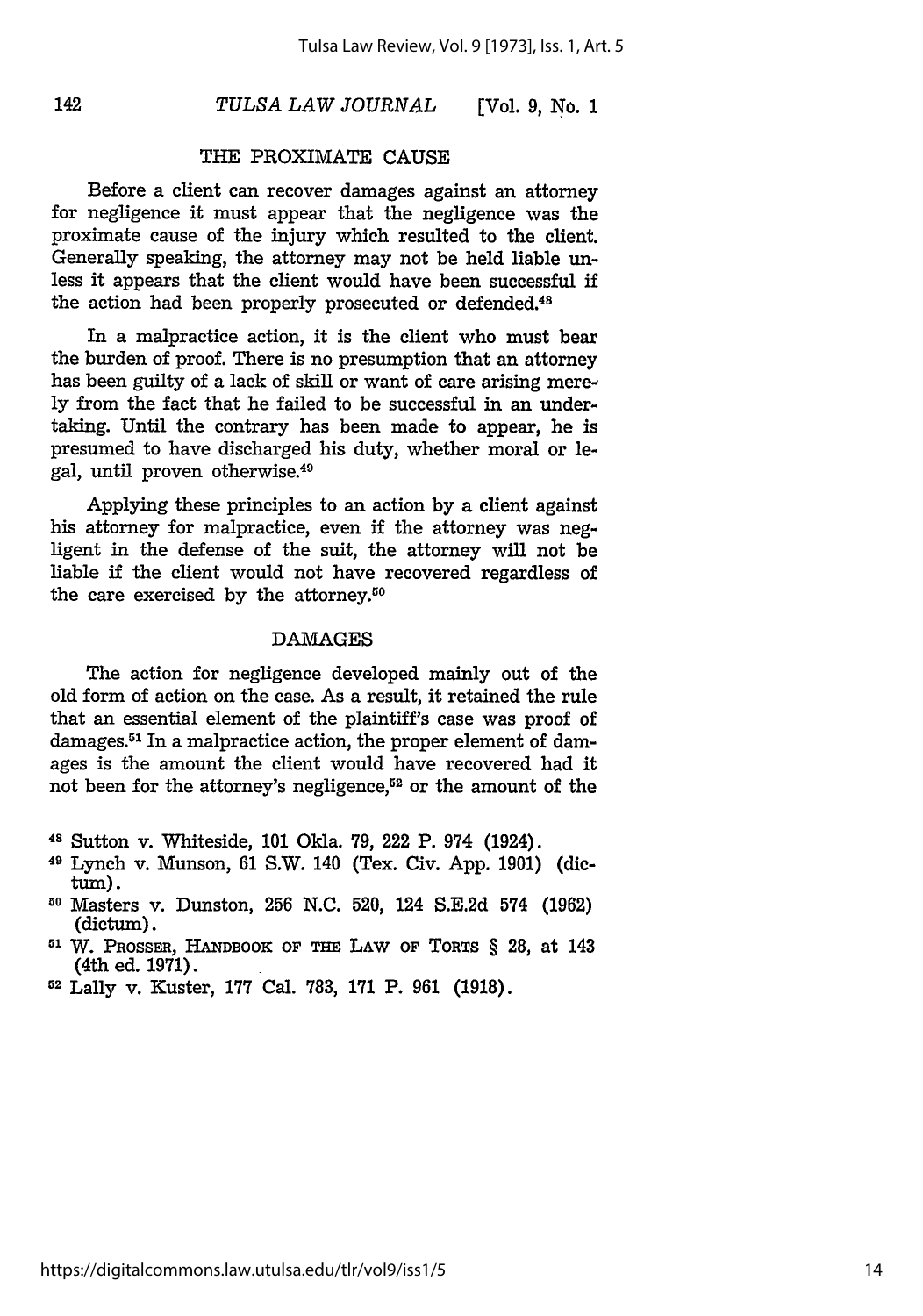143

judgment suffered by the client.<sup>53</sup> Fees which are paid to an attorney entrusted with litigation $54$  and expenses the client incurred as a result of the attorney's negligence are also proper elements of damage which the client may recover.<sup>55</sup>

In *Jamison v.* Weaver,<sup>56</sup> the client was allowed to recover costs from his attorney that were charged to the client on appeal because the attorney failed to prosecute the appeal. The court said that the damages were the direct result of a breach of duty on the part of the attorney, even though the client might have been held for other costs if the appeal had been pressed.

Where title to property is lost, presumptively the value of the property is the proper measure of damages. In *Whitney v. Abbott*,<sup> $57$ </sup> the client engaged an attorney to bring suit on a conditional sales contract. The client instructed the attorney that he did not wish to lose title to the property, but wanted to recover the purchase price rather than the property. When the attorney brought suit for the entire purchase price although some of the installments were not yet due, this in effect recognized the sale as absolute and waived the client's title under the conditional sales contract. The court held that the attorney was liable in damages for the market value of the property at the time of bringing the suit which deprived the client of title.

A client will not be prevented from recovering against an attorney even in an action based on an unliquidated claim,<sup>58</sup> but apparently the client will have to undertake the proof of two actions in one. In such cases, the jury in the malpractice action is without the benefit of evidence which presumably

- **560** 81 Iowa 212, 46 N.W. 996 (1890).
- 
- **<sup>57</sup>**191 Mass. 59, **77** N.E. 524 (1906). **Is** King v. Fourchy, 47 La. Ann. 354, 16 So. 814 (1895).

**<sup>53</sup>**Pete v. Henderson, 124 Cal. App. 2d 487, 269 P.2d **78** (1954). **<sup>54</sup>***Id.*

**<sup>5</sup>** French v. Armstrong, 80 N.J.L. 152, **76** A. **336** (1910).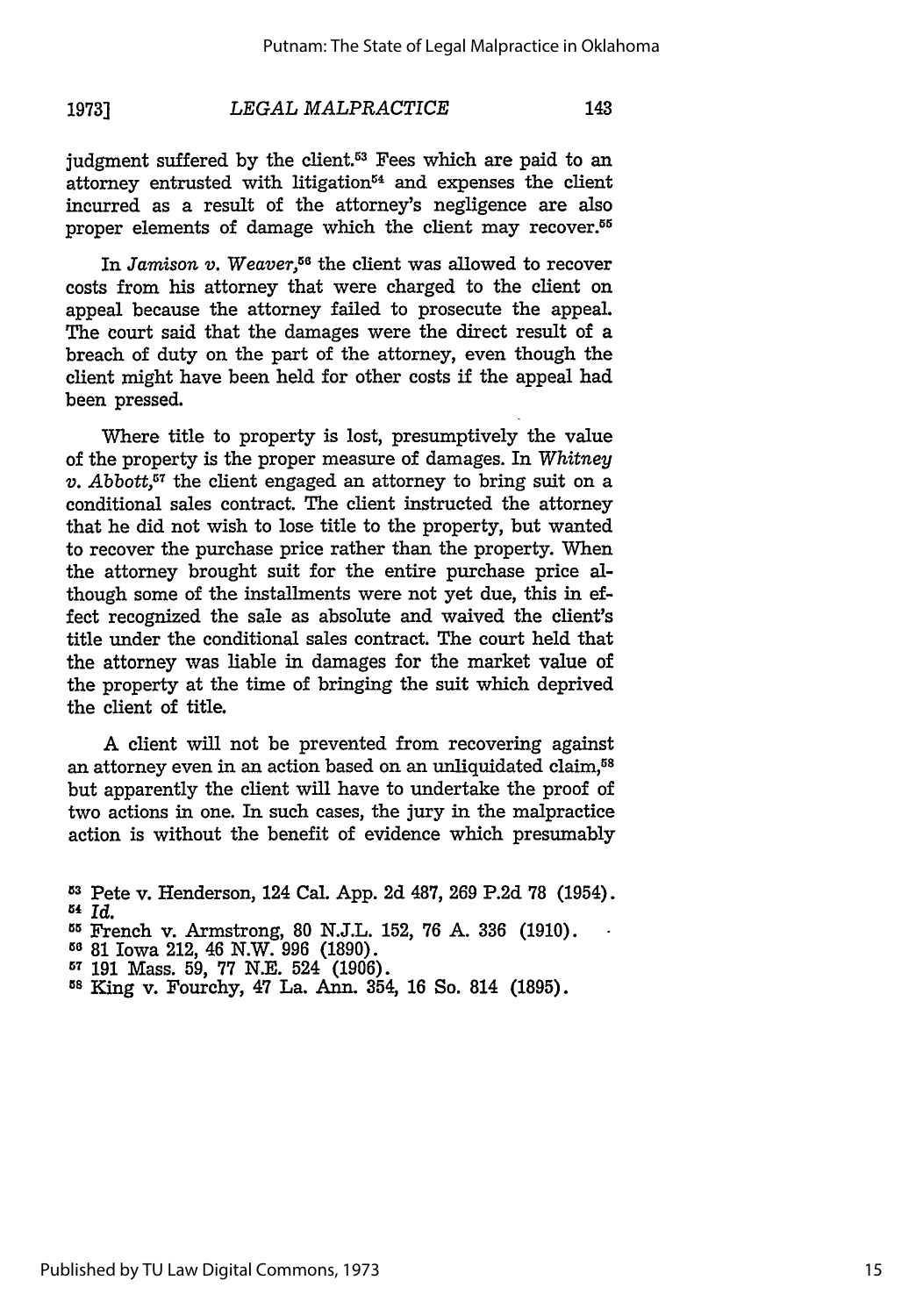would have been introduced by the opposing party in the original action, where the effect of the negligence of the attorney was to prevent that action.

# As stated in *Patterson & Wallace v. Frazer:59*

It is known that judgments for damages, actual and exemplary, are recovered and collected for slander, and it will not do to say that attorneys at law are not liable to their clients for negligence in managing such cases, because of the difficulty a jury may have in arriving at the damages occasioned by such negligence, for this would absolve them from all liability for negligence in such cases. To deny an injured party the right to recover actual damages in cases of this character, because they are of a nature that cannot be certainly measured, would be to enable the defendants to profit by and speculate upon their own wrongs.

### CONTRIBUTORY NEGLIGENCE

Surprisingly, unlike the other traditional defenses in negligence actions such as the statute of limitations and release, claims of fault on the part of the client, or contributory negligence, seldom arise in negligence actions against attorneys. Perhaps this is because the client, normally, has placed the attorney in complete control of the direction of the proceedings. There are, however, a few cases where the conduct of the client was a factor in absolving the lawyer from liability.

In the Oklahoma case of *Tishomingo Electric Light & Power Co. v. Gullett60* the attorney was charged with negligent and careless inattention to his professional duties in that he did not file an appeal to the Supreme Court of the State of Oklahoma until after the time to commence such proceedings had expired. As a result, the proceedings were dismissed

**<sup>59</sup>**93 S.W. 146, 148 (Tex. Civ. App. 1906) *rev'd on other grounds,* 100 Tex. 103, 94 S.W. 324 (1906). **<sup>60</sup>**52 Okla. 180, 152 P. 849 (1915).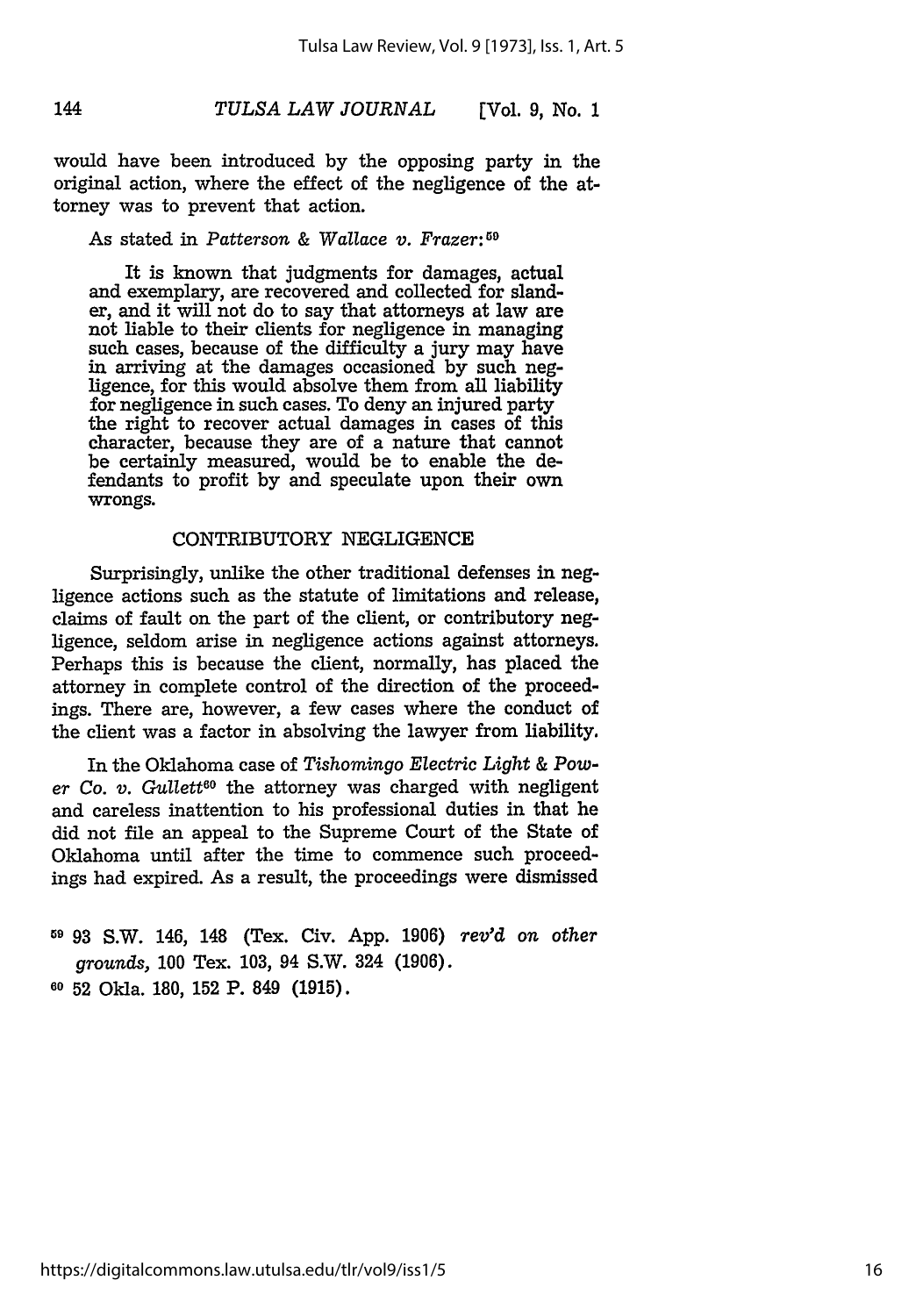and the client was compelled to pay a judgment of \$1,564.90. The court rendered a judgment in favor of the attorney when it became apparent that the delay in filing the appeal was the result of the client's wish to delay the proceedings as long as possible so that he could avoid payment of the judgment. The court held that in such a situation, where there had never been any actual intention on the part of the client to appeal, a verdict in favor of the defendant attorney was proper.

In *Salisbury v. Gourgas,61* where an attorney was charged with negligence in failing to defend an action, the attorney stated that he had no defense to make because his client had not given him the necessary information to do so. The judge thereupon instructed the jury that the attorney's statements were not evidence of the truth of the facts stated, but were admissible to show the surrounding circumstances that occurred at the time of the alleged negligence.

*Patterson & Wallace v. Frazer62* concerned an action against attorneys for alleged negligence in failing to file a bond. As a result of said failure, the client's action was dismissed after the statute of limitations had run. The court held that an instruction was not objectionable in defining contributory negligence as a negligent act or omission on the part of the client which concurs or cooperates with a negligent act or omission on the part of the attorneys which was the proximate cause of the injury or damages complained of, providing that the members of the jury were otherwise instructed that if they believed that the client was in fact guilty of negligence in failing to secure the bond herself the verdict should be for the attorneys, as the client's contributory negligence was the proximate cause of the loss.

- **<sup>62</sup>**93 S.W. 146 (Tex. Civ. App. 1906), *rev'd on other grounds,* 100 Tex. 103, 94 S.W. 324 (1906).
- **<sup>61</sup>**51 Mass. (10 Met.) 442 (1845).